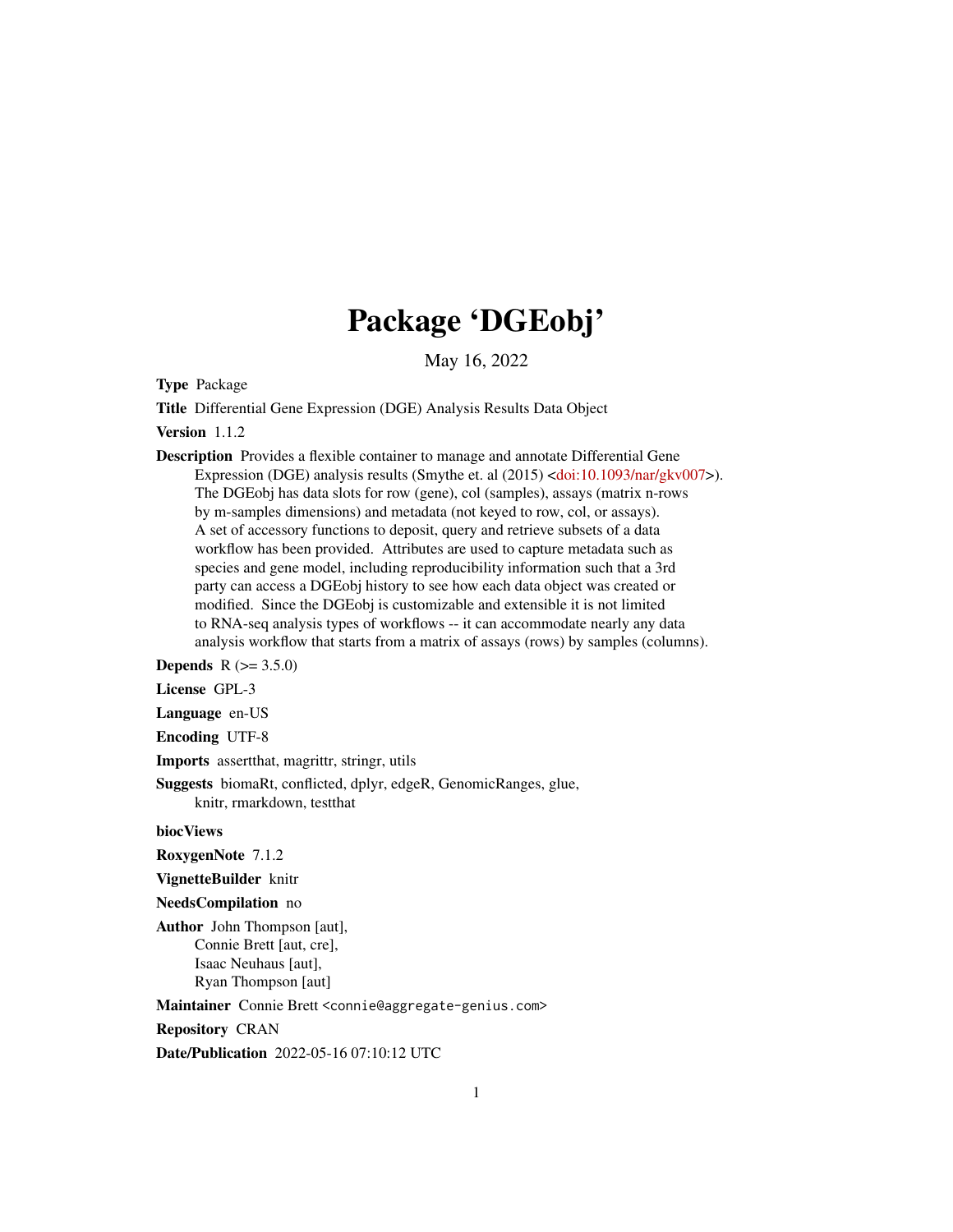# <span id="page-1-0"></span>R topics documented:

|       |           | $\overline{2}$ |
|-------|-----------|----------------|
|       |           | $\overline{3}$ |
|       |           | $\overline{4}$ |
|       |           | 5              |
|       |           | 6              |
|       |           | $\overline{7}$ |
|       |           | $\overline{7}$ |
|       |           | 8              |
|       |           | 8              |
|       |           | 9              |
|       |           | <b>10</b>      |
|       |           |                |
|       |           |                |
|       |           |                |
|       |           |                |
|       |           |                |
|       |           |                |
|       |           |                |
|       |           |                |
|       |           |                |
|       |           |                |
|       |           |                |
|       |           |                |
|       |           |                |
|       | showTypes |                |
|       |           |                |
|       |           |                |
| Index |           | 23             |

DGEobj-package *DGEobj Package Overview*

# Description

DGEobj is an S3 data class that provides a flexible container for Differential Gene Expression (DGE) analysis results. The DGEobj class is designed to be extensible allowing definition of new data types as needed. A set of accessory functions to deposit, query and retrieve subsets of a data workflow has been provided. Attributes are used to capture metadata such as species and gene model, including reproducibility information such that a 3rd party can access a DGEobj history to see how each data object was created or modified.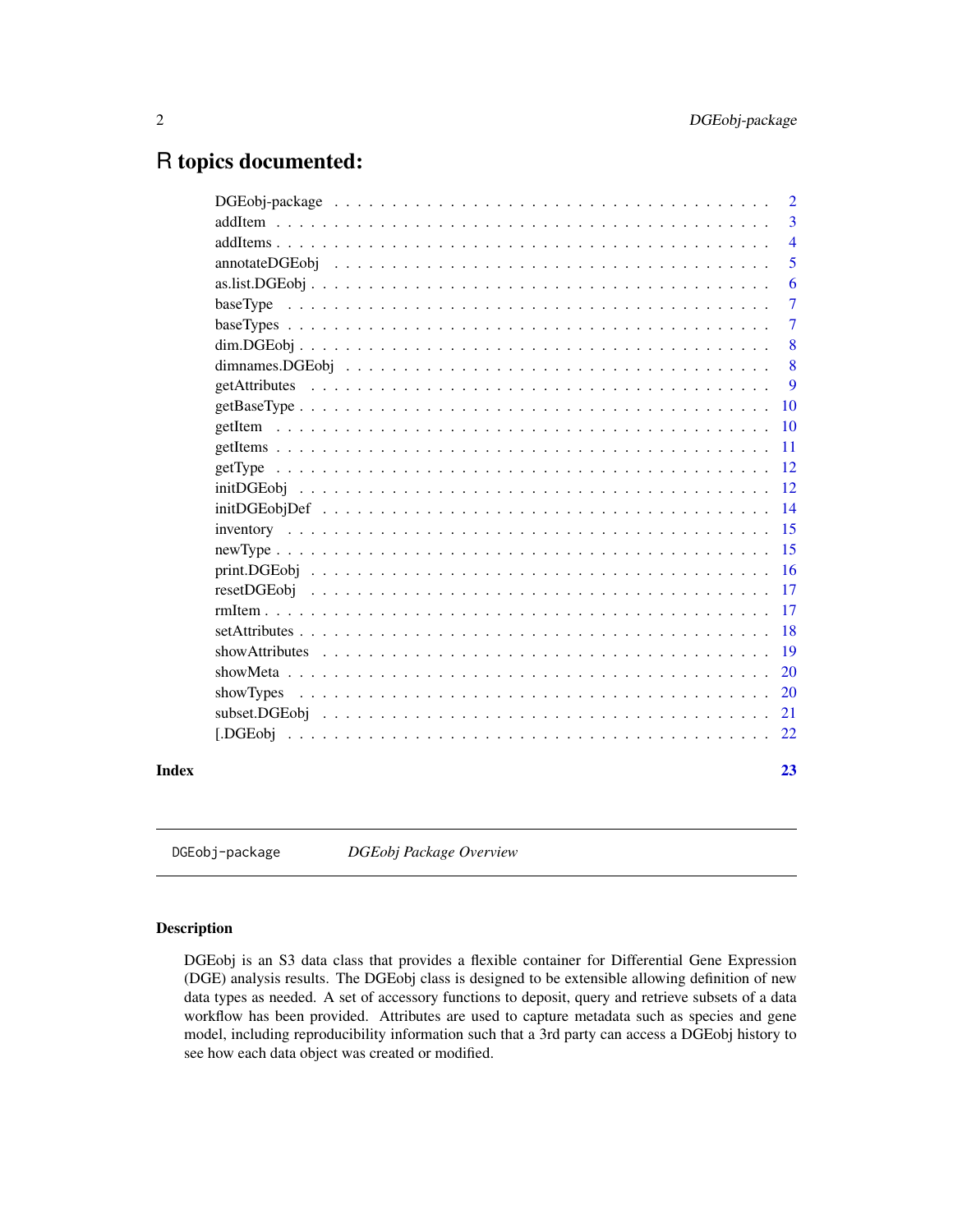#### <span id="page-2-0"></span>addItem 3

#### Details

Operationally, the DGEobj is influenced by the RangedSummarizedExperiment (RSE). The DGEobj has data slots for row (gene), col (samples), assays (anything with n-rows by m-samples dimensions) and metadata (anything that can't be keyed to row, col or assay). The key motivation for creating the DGEobj data structure is that the RSE only allows one data item each in the row and col slots and thus is unsuitable for capturing the plethora of data objects created during a typical DGE workflow. The DGEobj data structure can hold any number of row and col data objects and thus is suitable for capturing the multiple steps of a downstream analysis.

Certain object types, primarily the count matrix and associated row and column info, are defined as unique which means only one instance of that type may be added to the DGEobj.

When multiple objects of one type are included in a DGEobj (e.g. two different fits), the concept of parent attributes is used to associate downstream data objects (e.g. contrasts) with the appropriate data object they are derived from.

#### More Information

browseVignettes(package = 'DGEobj')

addItem *Add a data item*

#### **Description**

Add a data item

#### Usage

```
addItem(
  dgeObj,
  item,
  itemName,
  itemType,
  funArgs = match.call(),
  itemAttr,
  parent = ",
  overwrite = FALSE,
  init = FALSE
```

```
)
```
# Arguments

| dgeObj   | A class DGEobj created by function initDGEobj()                                                                              |
|----------|------------------------------------------------------------------------------------------------------------------------------|
| item     | The data item to be deposited in the DGEobi                                                                                  |
| itemName | The user-assigned name for this data item                                                                                    |
| itemType | The type attribute. See show Types $()$ to see the predefined types $-$ types are<br>extensible with the newType() function. |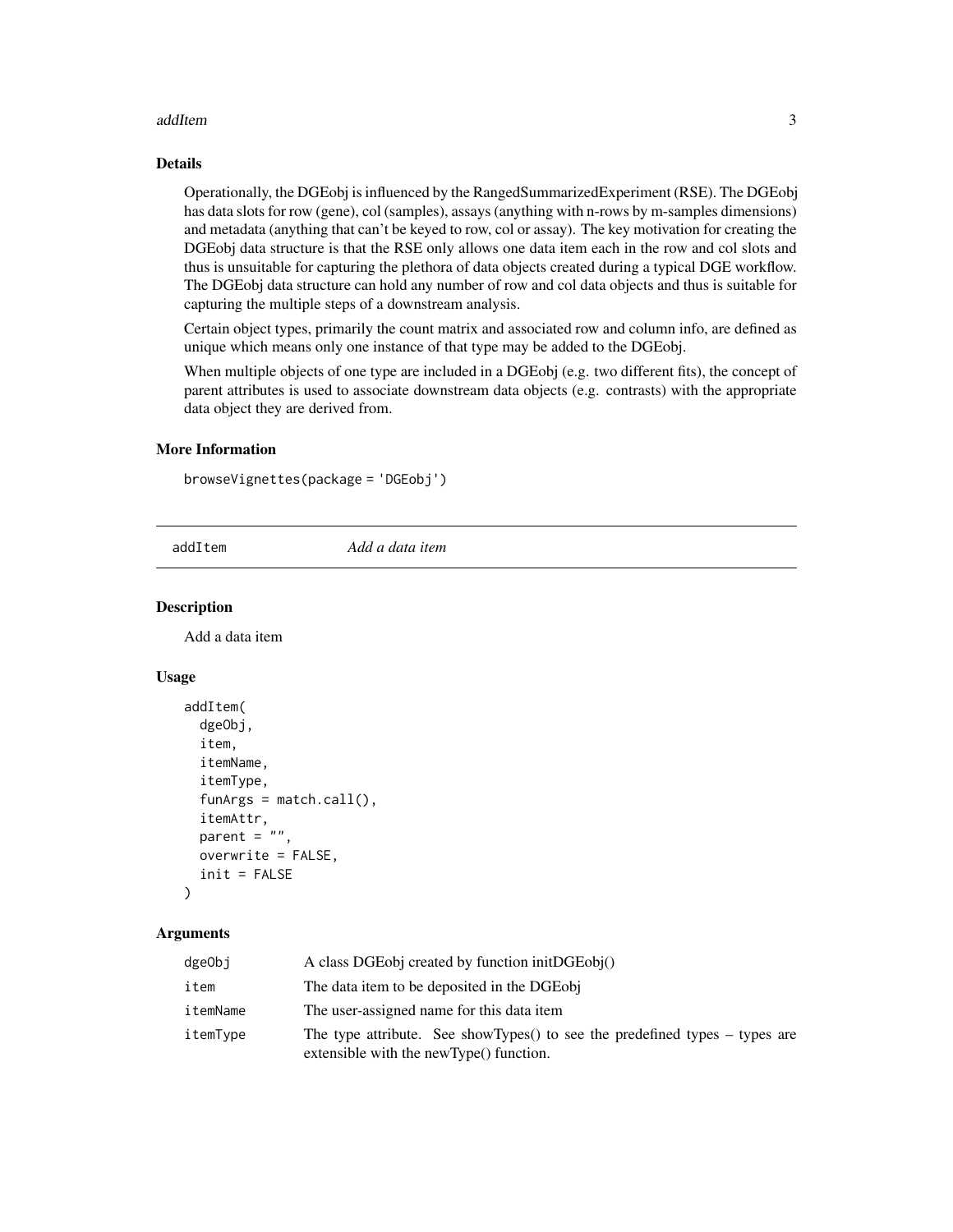<span id="page-3-0"></span>

| funArgs   | (optional) A text field to annotate how the data object was created. If the result<br>of match.call() is passed as this argument, the name and arguments used in the<br>current function are captured |
|-----------|-------------------------------------------------------------------------------------------------------------------------------------------------------------------------------------------------------|
| itemAttr  | (optional) A named list of attributes to add directly to the item                                                                                                                                     |
| parent    | (optional) itemName of the parent of this item                                                                                                                                                        |
| overwrite | Whether to overwrite a matching data object stored in the itemName slot (default<br>$=$ FALSE)                                                                                                        |
| init      | Internal Use (default = FALSE)                                                                                                                                                                        |

#### Value

A DGEobj

# Examples

```
## Not run:
  myFunArgs <- match.call() # Capture calling function and arguments
  myDGEobj <- addItem(myDGEobj, item = MyCounts,
                                itemName = "counts",
                                itemType = "counts",
                                funArgs = myFunArgs)
```
## End(Not run)

addItems *Add multiple data items*

# Description

Add multiple data items

# Usage

```
addItems(dgeObj, itemList, itemTypes, parents, itemAttr, overwrite = FALSE)
```
# Arguments

| dgeObj    | A class DGEobj created by function initDGEobj()                                                                            |
|-----------|----------------------------------------------------------------------------------------------------------------------------|
| itemList  | A named list of data items to add to DGEobj                                                                                |
| itemTypes | A list of type values for each item on item List                                                                           |
| parents   | (optional) A list of parent values for each item on item List (optional, but highly<br>recommended)                        |
| itemAttr  | (optional) An named list of attributes to add to each item. These attributes will<br>be attached to all items in the call. |
| overwrite | Whether to overwrite a matching data object stored in the itemName slot (default<br>$=$ FALSE)                             |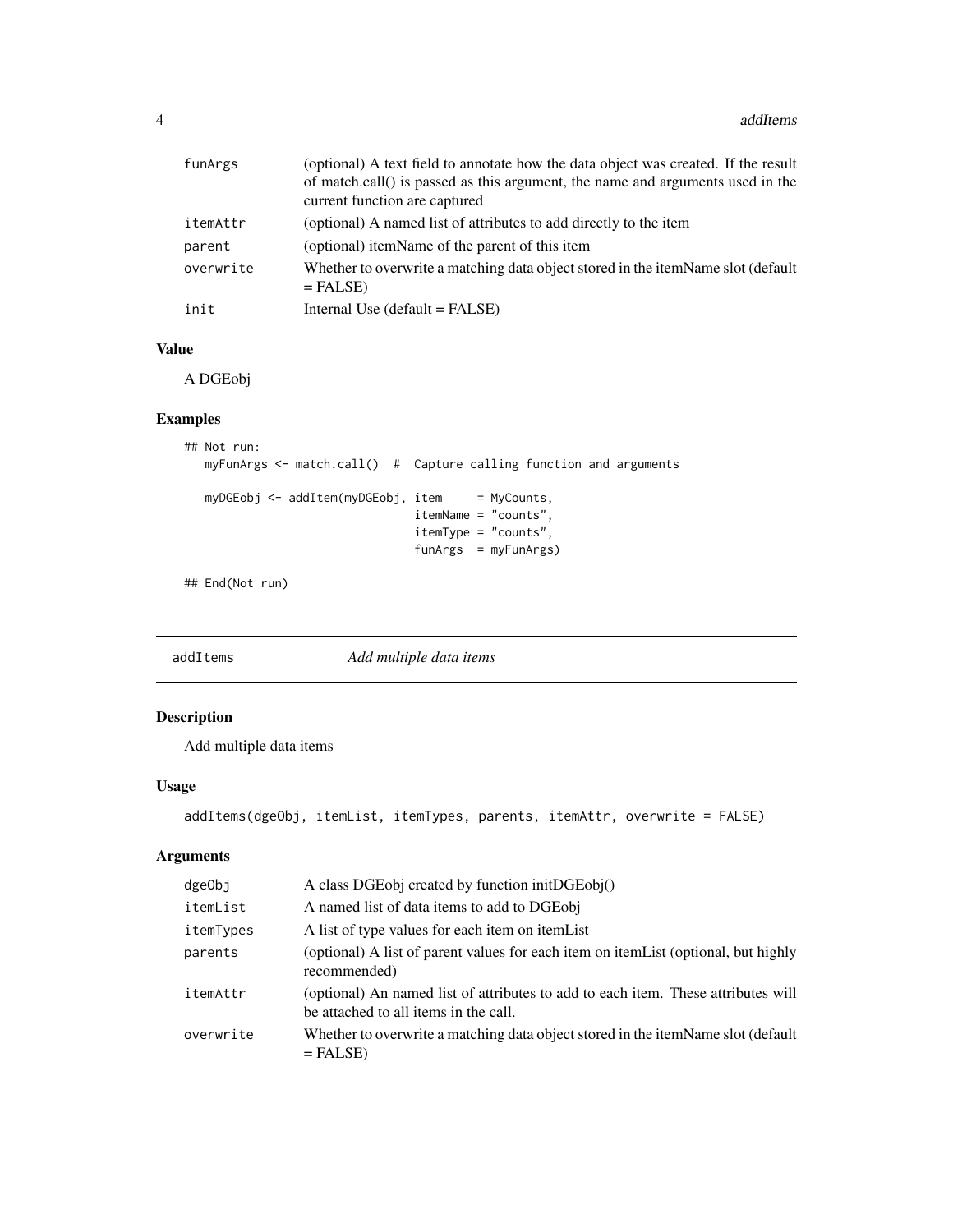#### <span id="page-4-0"></span>annotateDGEobj 5

#### Value

A DGEobj

#### Examples

```
## Not run:
  # NOTE: Requires the edgeR package
  # Add normalized counts and log2CPM as additional "assay" items in the DGEobj
  dgeObj <- readRDS(system.file("exampleObj.RDS", package = "DGEobj"))
  dgeList <- edgeR::calcNormFactors(edgeR::DGEList(dgeObj$counts), method="TMM")
  log2cpm <- edgeR::cpm(dgeList, log = TRUE)
  dgeObj <- addItems(dgeObj,
                     itemList = list(newDgelist = dgeList, Log2CPM = log2cpm),
                     itemTypes = list("assay", "assay"),
                     parents = list("counts", "newDgelist")
   )
   inventory(dgeObj)
## End(Not run)
```
annotateDGEobj *Add annotations*

#### Description

Reads an annotation file containing key/value pairs or a named list and attaches them attributes to a DGEobj. If a file is used, it should be a text file containing key/value pairs separated by an equals sign. The keys argument specifies which keys we want to capture as attributes on the DGEobj.

#### Usage

annotateDGEobj(dgeObj, annotations, keys = NULL)

#### Arguments

| dgeObj      | A object of class DGEobj created by function initDGEobj()                                                                                                                   |
|-------------|-----------------------------------------------------------------------------------------------------------------------------------------------------------------------------|
| annotations | Either a character string path to a file with annotations given as key/value pairs<br>separated by an equal sign, or a named list of key/value pairs                        |
| keys        | By default (value $=$ NULL), all keys are read in and applied as DGEobj at-<br>tributes. Use the keys argument to specify a specific list of keys to read from the<br>file. |

#### Value

A DGEobj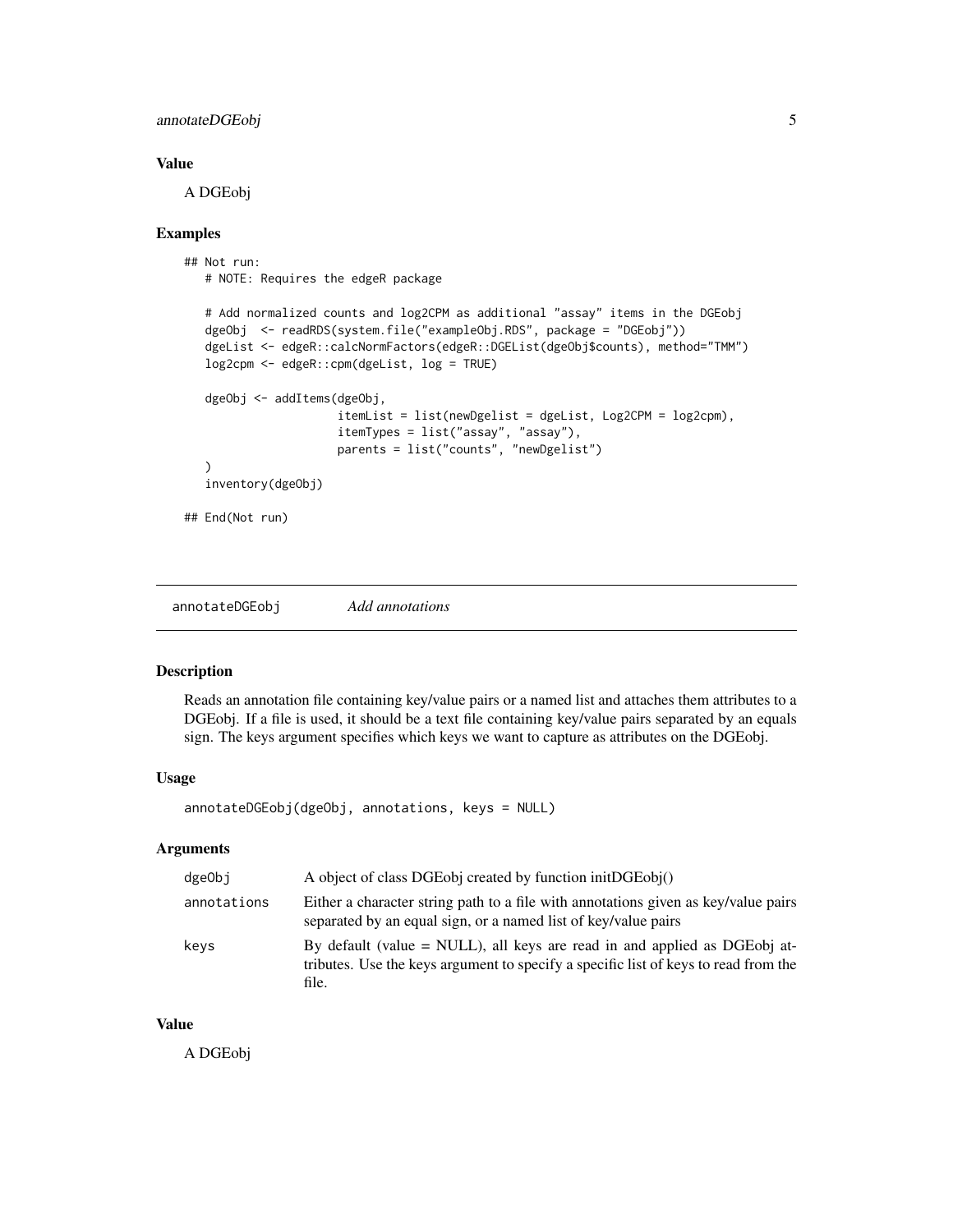# Examples

```
MyDgeObj <- system.file("exampleObj.RDS", package = "DGEobj")
## Not run:
  #using a text file file of key=value pairs
  annotationFile <- "/location/to/myAnnotations.txt"
  MyDgeObj <- annotateDGEobj(MyDgeObj, annotationFile)
  #using a named list of key/values
  annotations <- list(Title = "Rat Liver Slices from Bile Duct Ligation animals",
                      Organism = "Rat",
                      GeneModel = "Ensembl.R89")
  MyDgeObj <- annotateDGEobj(MyDgeObj, annotations)
## End(Not run)
```
as.list.DGEobj *Cast as a simple list*

#### Description

Cast as a simple list

#### Usage

```
## S3 method for class 'DGEobj'
as.list(x, \ldots)
```
#### Arguments

| X | A DGEobj              |
|---|-----------------------|
| . | Additional parameters |

#### Value

A named list

#### Examples

```
# example DGEobj
exObj <- readRDS(system.file("miniObj.RDS", package = "DGEobj"))
```
mylist <- as.list(exObj)

<span id="page-5-0"></span>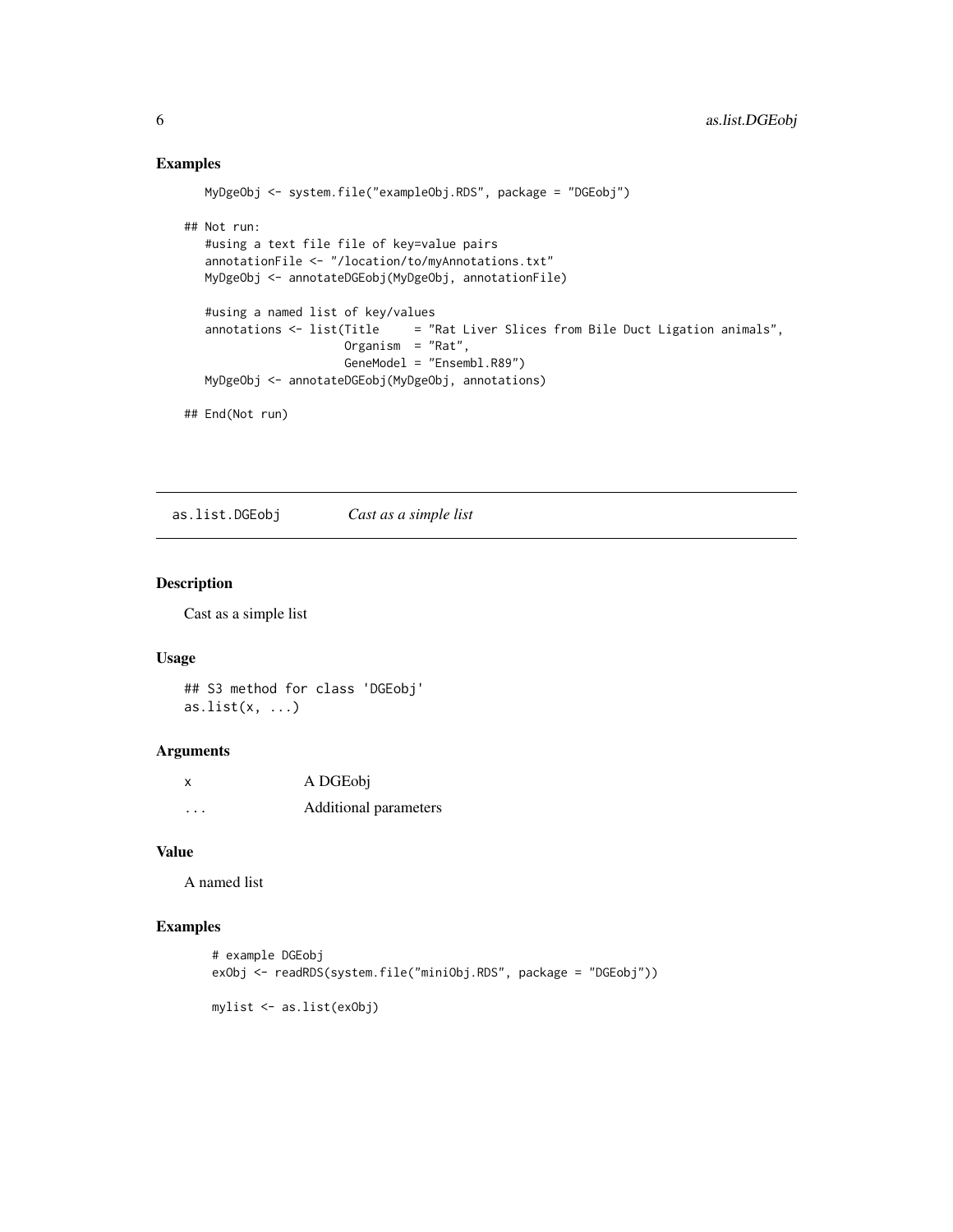<span id="page-6-0"></span>

Get the baseType of an internal data item

# Usage

```
baseType(dgeObj, type)
```
# Arguments

| dgeObj | A class DGEobj created by function initDGEobj() |
|--------|-------------------------------------------------|
| type   | An item type for which you want the baseType    |

# Value

character string

# Examples

```
# example DGEobj
exObj <- readRDS(system.file("miniObj.RDS", package = "DGEobj"))
baseType(exObj, type = "DGEList")
```
baseTypes *Get a list of the available baseTypes*

# Description

Get a list of the available baseTypes

#### Usage

```
baseTypes(dgeObj)
```
# Arguments

dgeObj (optional) A class DGEobj created by function initDGEobj()

#### Value

A character vector of baseTypes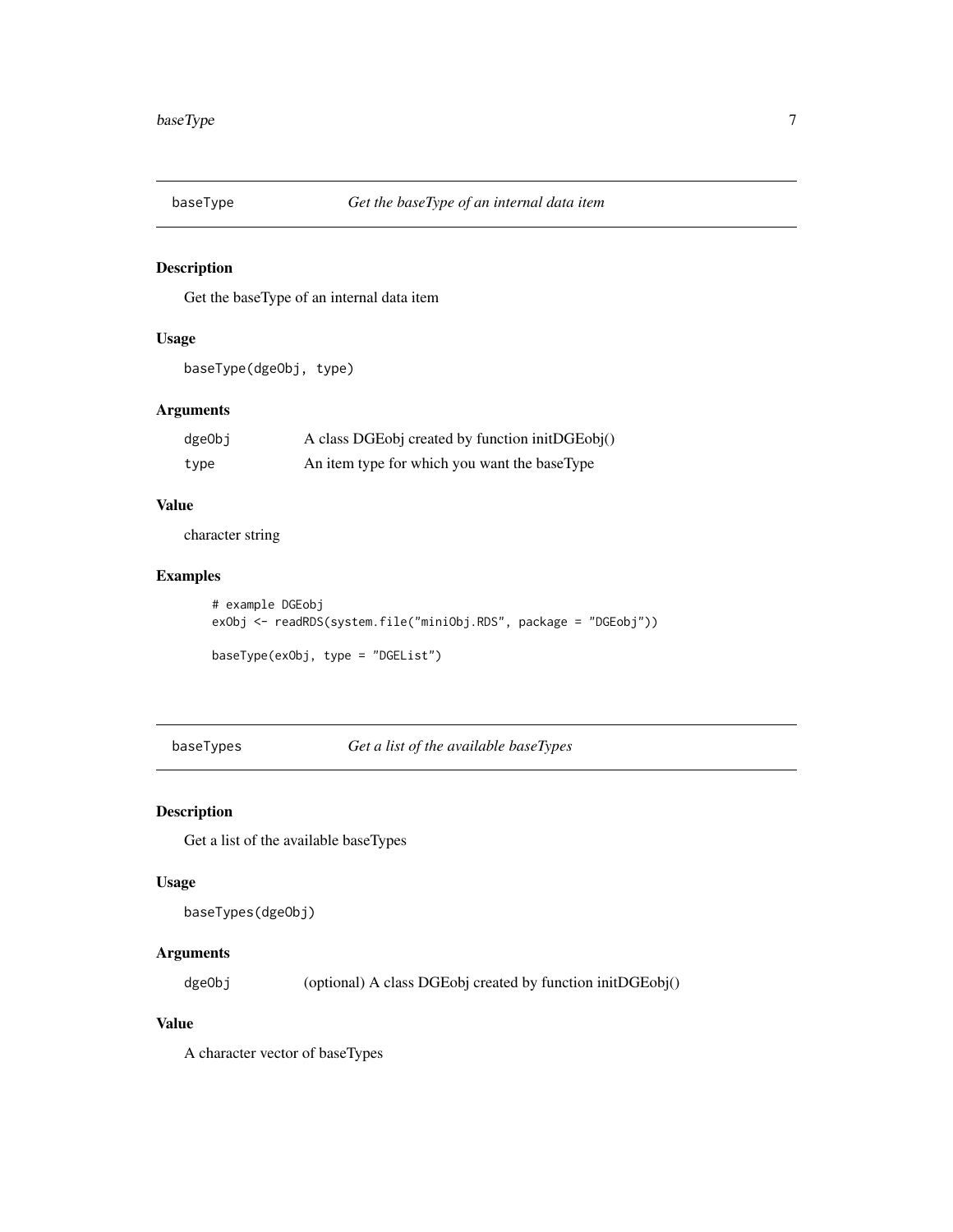# Examples

```
# Global definition of baseTypes
baseTypes()
# example DGEobj
exObj <- readRDS(system.file("miniObj.RDS", package = "DGEobj"))
# Basetypes from a specific DGEobj
baseTypes(exObj)
```

```
dim.DGEobj Get the "assay" dimensions (row/genes by col/samples)
```
#### Description

Returns the dimensions of the assay data (baseType)

#### Usage

## S3 method for class 'DGEobj' dim(x)

#### Arguments

x A class DGEobj created by function initDGEobj()

#### Value

An integer vector [r,c] with a length of 2.

dimnames.DGEobj *Get the "assay" names (row/genes by col/samples)*

# Description

Returns a list of length 2 containing the the assay data names (baseType)

#### Usage

```
## S3 method for class 'DGEobj'
dimnames(x)
```
#### Arguments

x A class DGEobj created by function initDGEobj()

<span id="page-7-0"></span>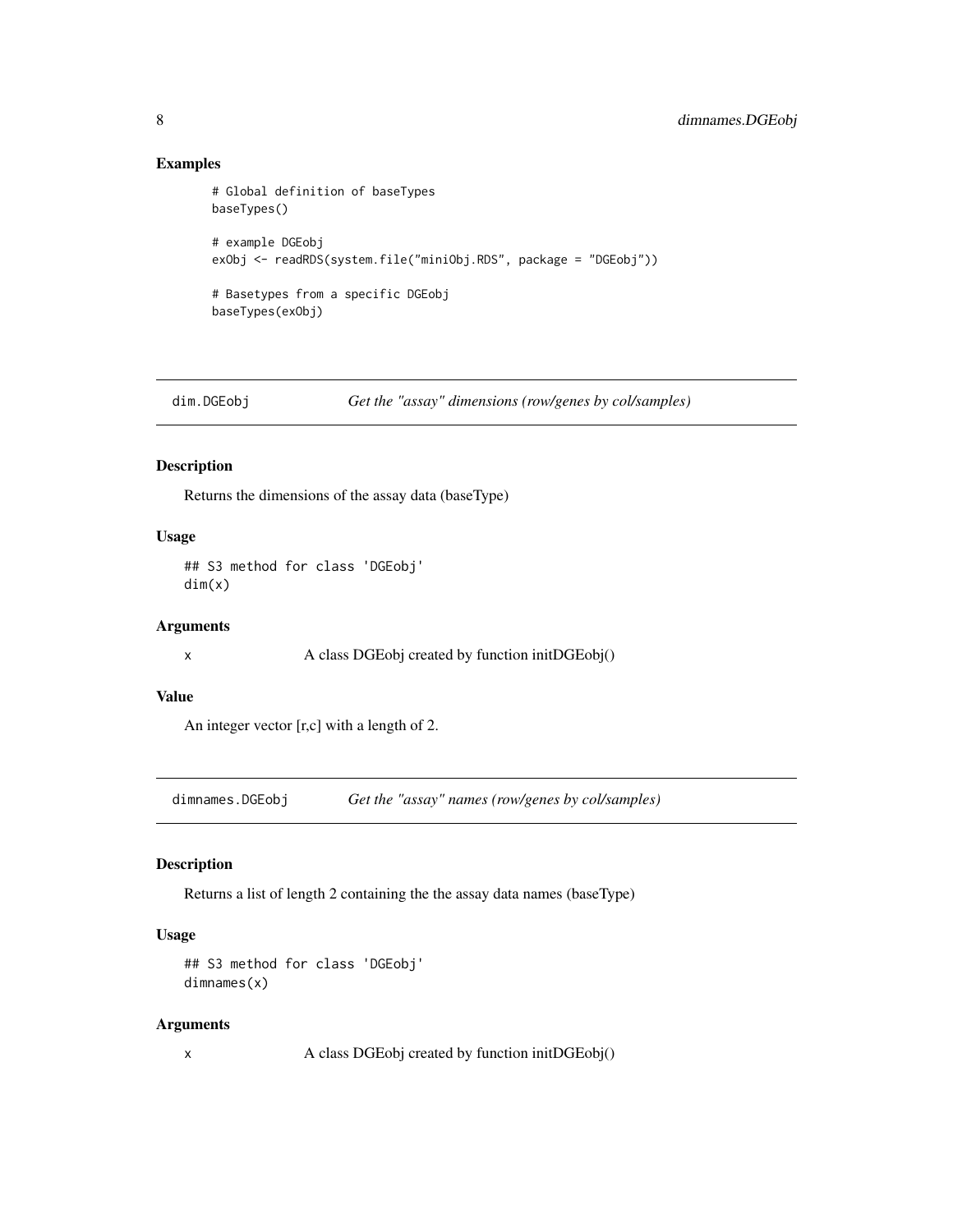# <span id="page-8-0"></span>getAttributes 9

# Value

A list of length 2 containing rownames and colnames of the DGEobj

| getAttributes | Get all attributes |  |
|---------------|--------------------|--|
|---------------|--------------------|--|

# Description

Get all user-defined attributes from a DGEobj except for any listed in the excludeList argument.

# Usage

```
getAttributes(
 dgeObj,
 excludeList = list("dim", "dimnames", "names", "row.names", "class")
)
```
# Arguments

| dgeObi      | A DGEobi                                                                                                             |
|-------------|----------------------------------------------------------------------------------------------------------------------|
| excludeList | A list of attribute names to exclude from the output (default $=$ list("dim", "dim-<br>names", "names", "row.names") |

# Value

A named list

# Examples

```
# example DGEobj
exObj <- readRDS(system.file("miniObj.RDS", package = "DGEobj"))
```

```
getAttributes(exObj)
```

```
# Get the formula attribute from the design (if set)
attr(exObj$design, "formula")
```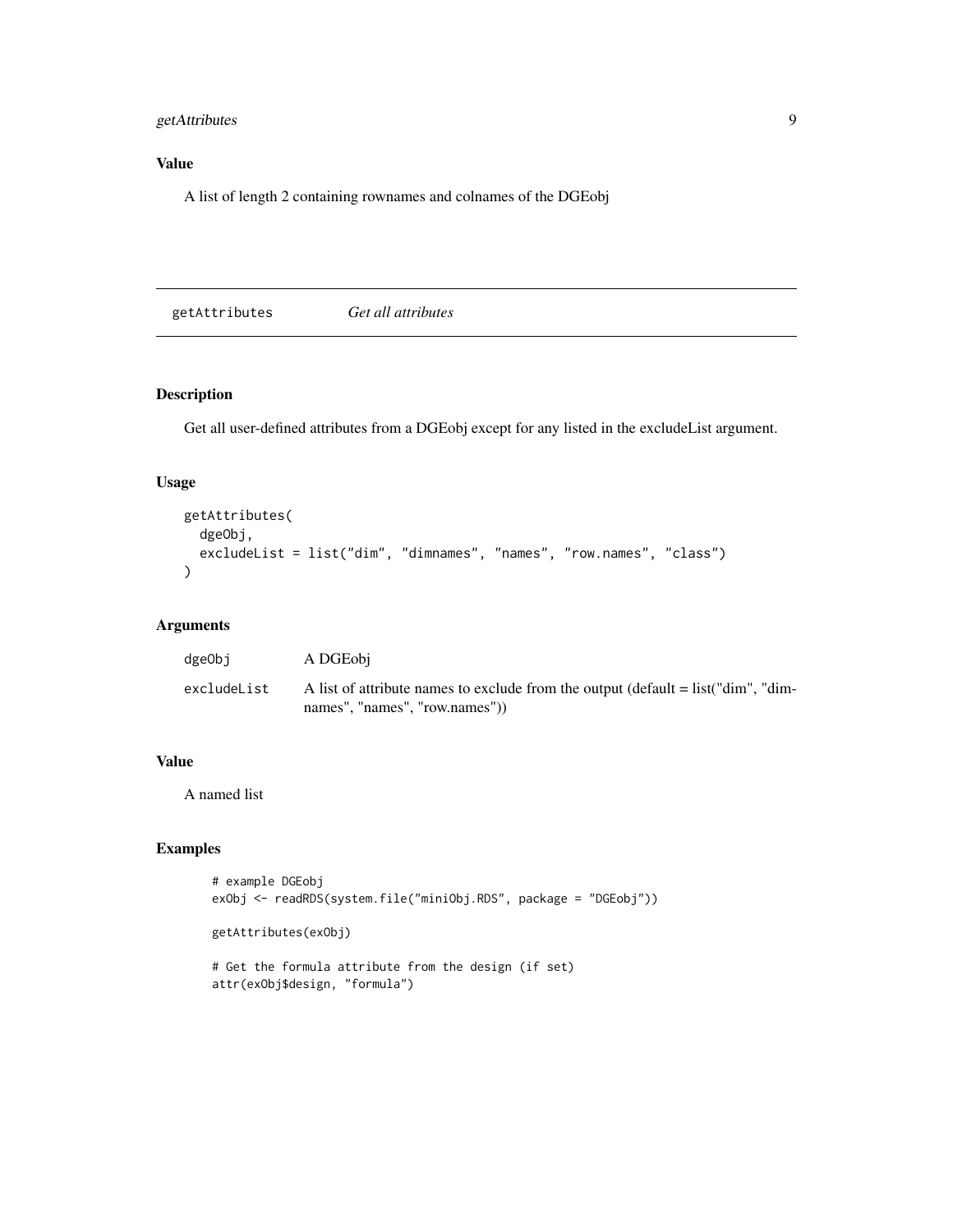<span id="page-9-0"></span>

Retrieve data items by baseType

# Usage

```
getBaseType(dgeObj, baseType)
```
# Arguments

| dgeObj   | A class DGEobj created by function initDGEobj() |
|----------|-------------------------------------------------|
| baseType | One or more of: ["row", "col", "assay", "meta"] |

#### Value

A list of data items

# Examples

```
# example DGEobj
exObj <- readRDS(system.file("miniObj.RDS", package = "DGEobj"))
```

```
Assays <- getBaseType(exObj, baseType = "assay")
AssaysAndMeta <- getBaseType(exObj, c("assay", "meta"))
```
getItem *Retrieve a data item by name*

# Description

Retrieve a data item by name

#### Usage

getItem(dgeObj, itemName)

# Arguments

| dgeObi   | A class DGEobj created by function initDGEobj() |
|----------|-------------------------------------------------|
| itemName | Name of item to retrieve                        |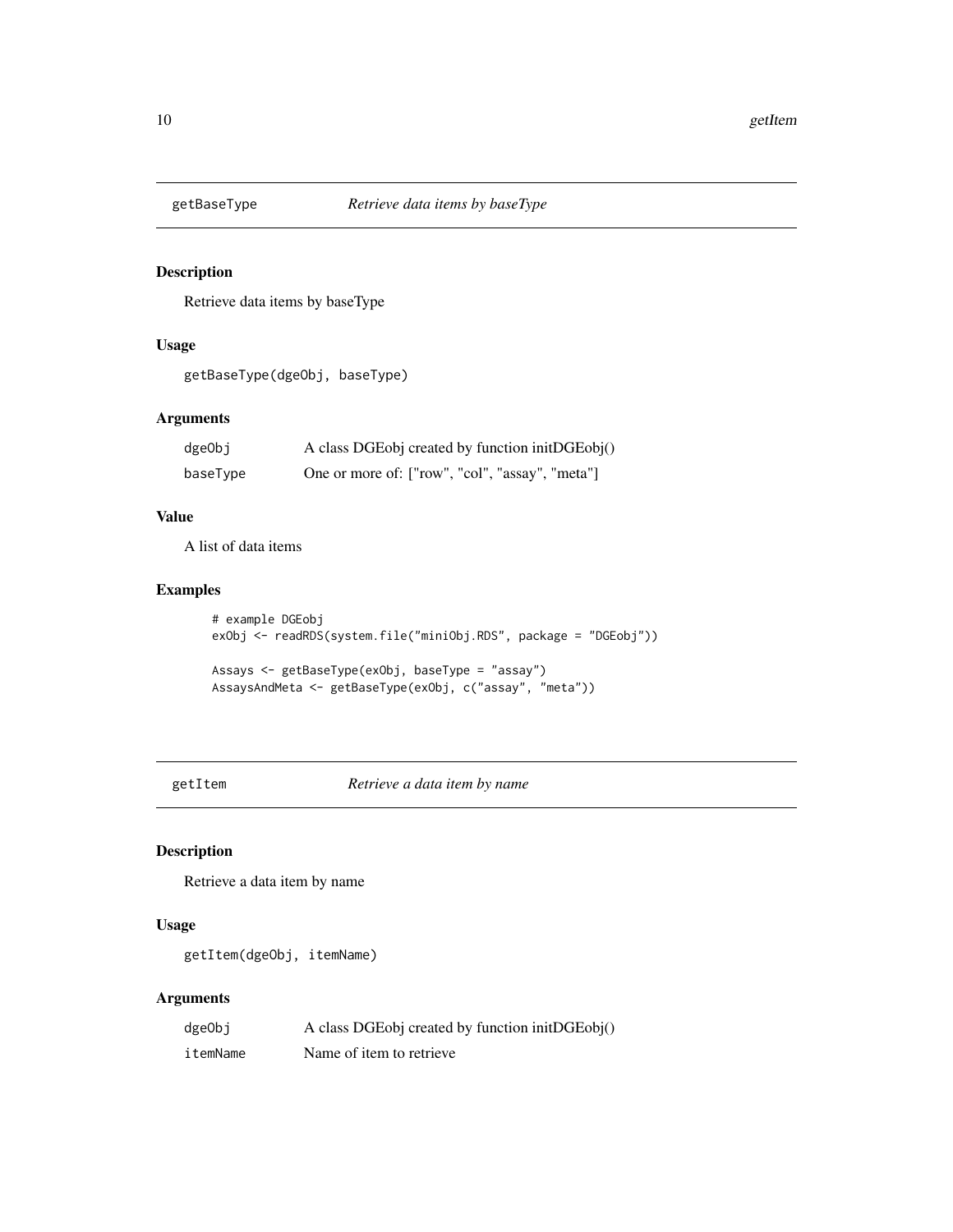#### <span id="page-10-0"></span>getItems and the set of the set of the set of the set of the set of the set of the set of the set of the set of the set of the set of the set of the set of the set of the set of the set of the set of the set of the set of

# Value

The requested data item

# Examples

```
# example DGEobj
exObj <- readRDS(system.file("miniObj.RDS", package = "DGEobj"))
MyCounts <- getItem(exObj, "counts")
```
#### getItems *Retrieve multiple data items by name*

# Description

Retrieve multiple data items by name

#### Usage

getItems(dgeObj, itemNames)

#### Arguments

| dgeObj    | A class DGEobj created by function initDGEobj()                 |
|-----------|-----------------------------------------------------------------|
| itemNames | A character string, character vector, or list names to retrieve |

#### Value

A list

# Examples

```
# example DGEobj
exObj <- readRDS(system.file("miniObj.RDS", package = "DGEobj"))
myList <- getItems(exObj, list("counts", "geneData"))
names(myList)
```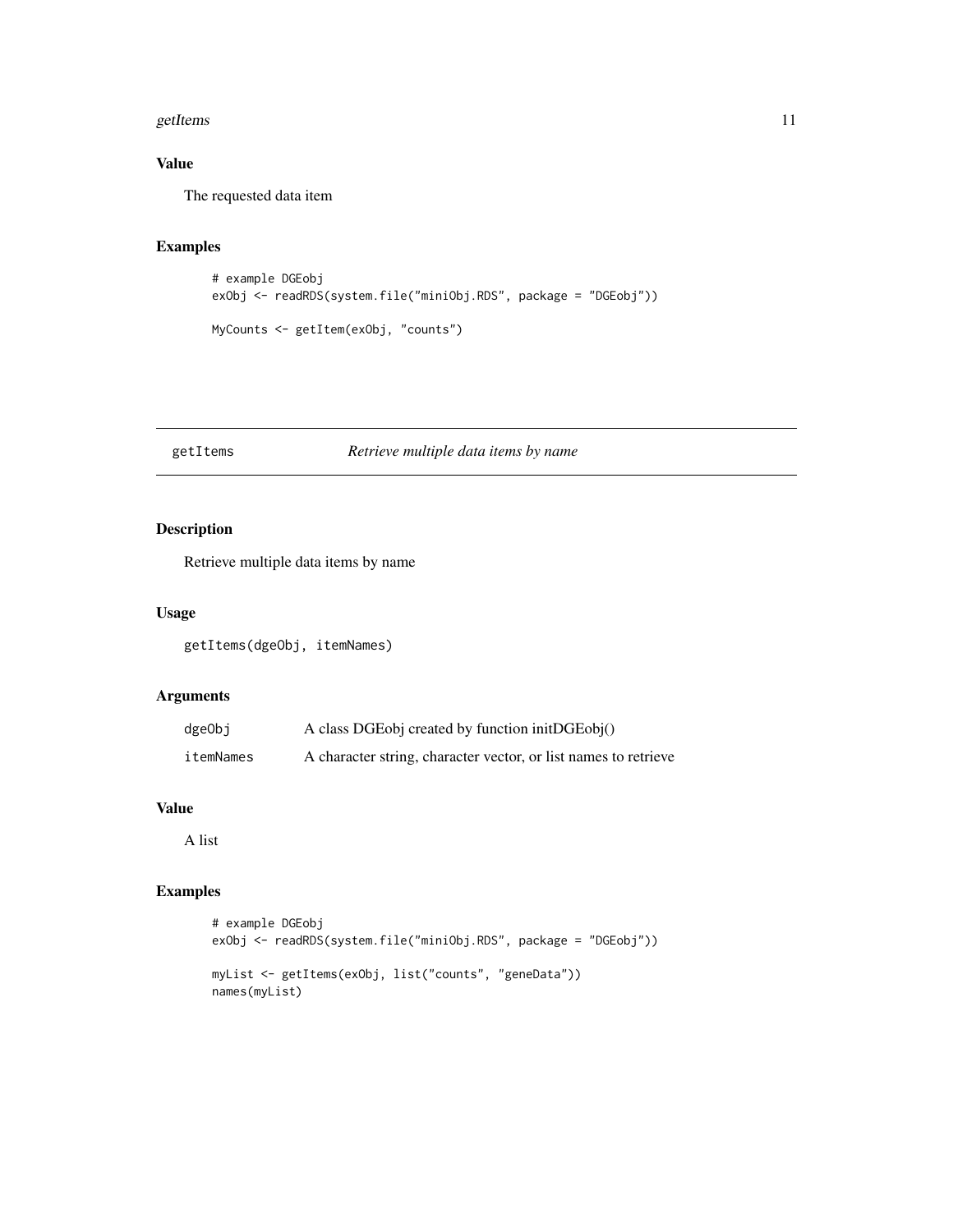<span id="page-11-0"></span>

Retrieve data items by type

# Usage

getType(dgeObj, type, parent)

# Arguments

| dgeObj | A class DGEobi created by function initDGEobi()                                                                                               |
|--------|-----------------------------------------------------------------------------------------------------------------------------------------------|
| type   | A type or list of types to retrieve                                                                                                           |
| parent | (optional) Filter return list for common parent (e.g. useful to select one set of<br>contrast results when multiple fits have been performed) |

# Value

A list of data items

# Examples

```
# example DGEobj
exObj <- readRDS(system.file("miniObj.RDS", package = "DGEobj"))
MyRawData <- getType(exObj, type = list("counts", "design", "geneData"))
```

| initDGEobi | Initialize with base data (primaryAssayData, row annotations, col an- |
|------------|-----------------------------------------------------------------------|
|            | <i>notations</i> )                                                    |

# Description

Initialize with base data (primaryAssayData, row annotations, col annotations)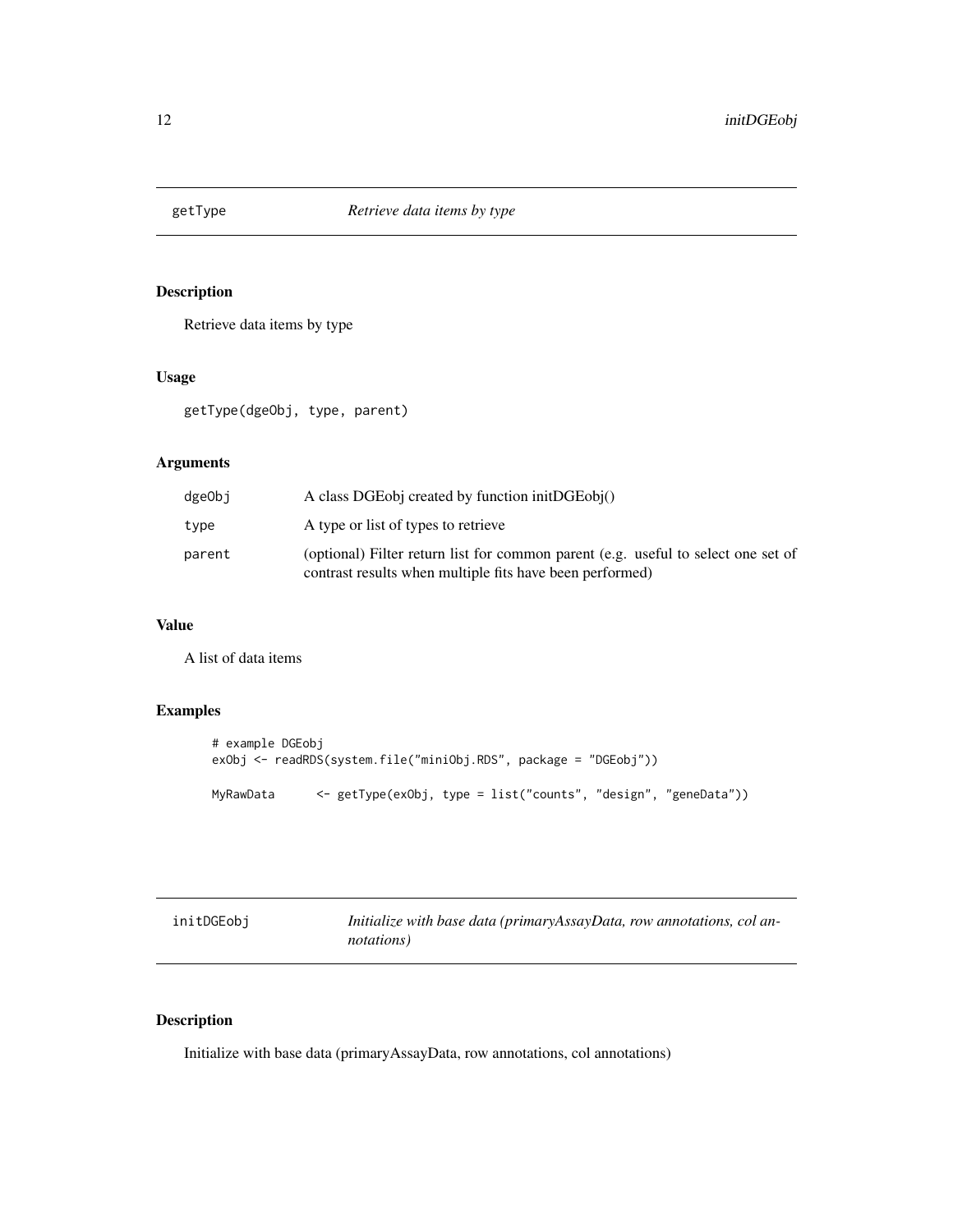# initDGEobj 13

# Usage

```
initDGEobj(
 primaryAssayData,
  rowData,
 colData,
 level,
  customAttr,
  allowShortSampleIDs = FALSE,
 DGEobjDef = initDGEobjDef()
\mathcal{L}
```
# Arguments

primaryAssayData

|                     | A numeric matrix or dataframe with row and colnames. Each column represents<br>a sample. Each row represents and assay. This is typically the counts matrix in<br>a DGE RNA-Seq experiment.                                                                                        |  |
|---------------------|------------------------------------------------------------------------------------------------------------------------------------------------------------------------------------------------------------------------------------------------------------------------------------|--|
| rowData             | Gene, exon, isoform or protein level annotation. Rownames must match the<br>rownames in primaryAssayData                                                                                                                                                                           |  |
| colData             | A dataframe describing the experiment design. Rownames much match the col-<br>names(primaryAssayData)                                                                                                                                                                              |  |
| level               | One of "gene", "exon", "isoform" or "protein"                                                                                                                                                                                                                                      |  |
| customAttr          | (optional) Named list of attributes                                                                                                                                                                                                                                                |  |
| allowShortSampleIDs |                                                                                                                                                                                                                                                                                    |  |
|                     | Using sequential integer rownames (even if typed as character) is discouraged<br>and by default will abort the DGEobj creation. If you have a legitimate need<br>to have short sample names composed of numeric characters, you can set this<br>argument to TRUE (default = FALSE) |  |
| DGEobiDef           | An object definition. Defaults to the global DGEobj definition (initDGEob-<br>(iDef()) and you usually shouldn't change this unless you're customizing the<br>object for new data types.                                                                                           |  |

#### Value

A DGEobj

# Examples

```
dgeObj <- readRDS(system.file("miniObj.RDS", package = "DGEobj"))
MyCounts <- dgeObj$counts
geneinfo <- dgeObj$geneData
sampinfo <- dgeObj$design
myDgeObj <- initDGEobj(primaryAssayData = MyCounts,
                        rowData = geneinfo,
                        \text{colData} = \text{sampling},<br>
\text{level} = \text{"gene",}= "gene",
                        \text{customAttr} = list (Genome = "Rat.B6.0",
```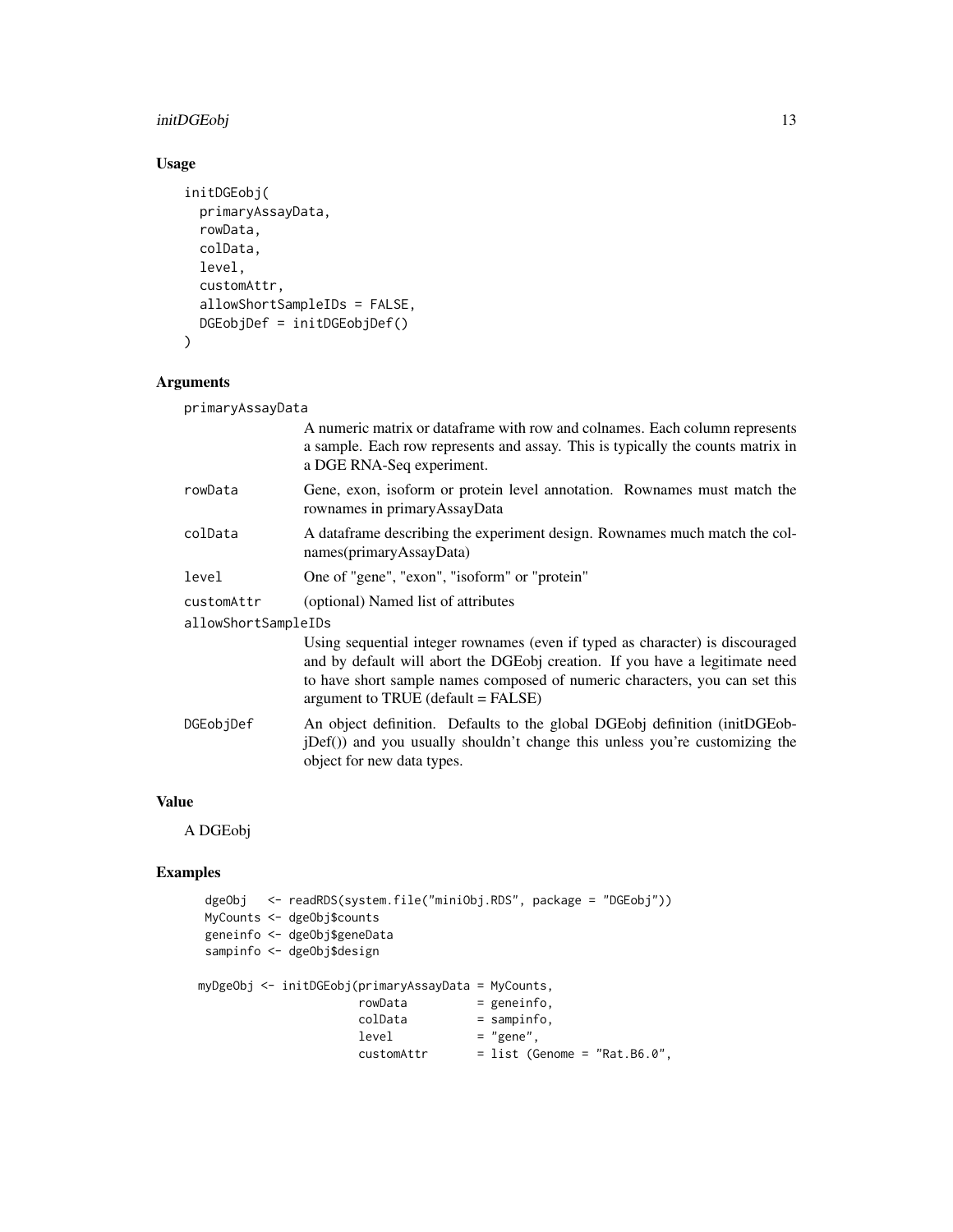# <span id="page-13-0"></span>14 initDGEobjDef

GeneModel = "Ensembl.R89"))

initDGEobjDef *Instantiate a class DGEobjDef object.*

#### Description

Instantiate a class DGEobjDef object.

# Usage

initDGEobjDef(levels, primaryAssayNames, types, uniqueTypes)

# Arguments

| levels            | A character string or vector providing names for new levels                                                                                   |
|-------------------|-----------------------------------------------------------------------------------------------------------------------------------------------|
| primaryAssayNames |                                                                                                                                               |
|                   | A character string or vector, must be the same length as levels This argument<br>supplies the primaryAssayNames for the corresponding levels. |
| types             | A named character vector of new types where the values indicate the basetype<br>for each named type (optional)                                |
| uniqueTypes       | A name or vector of names to add to the unique Type list (optional)                                                                           |

# Value

A class DGEobjDef object suitable for use with initDGEobj

#### Examples

```
# return the default DGEobj definition
myDGEobjDef <- initDGEobjDef()
# Optionally add some new types and levels for metabolomics data
 myDGEobjDef <- initDGEobjDef(levels = "metabolomics",
                              primaryAssayNames = "intensity",
                              types <- c(normalizedIntensity = "assay"))
# When a new level is defined, the itemNames and types for the
```
# rowData and colData are automatically established. The

# types argument is only needed to define downstream workflow objects.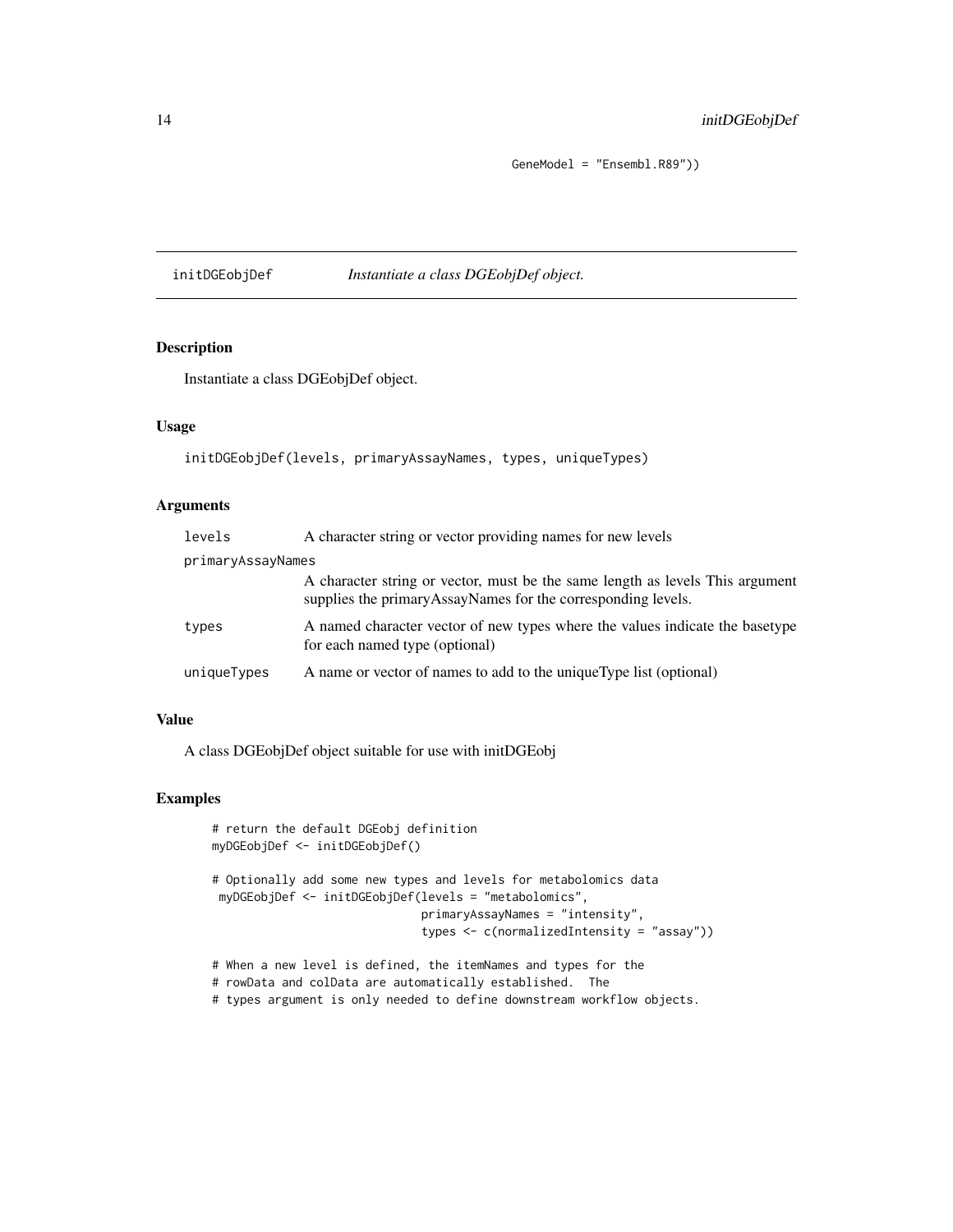<span id="page-14-0"></span>

Retrieve the object inventory

# Usage

```
inventory(dgeObj, verbose = FALSE)
```
# Arguments

| dgeObj  | A class DGEobj created by function initDGEobj()        |
|---------|--------------------------------------------------------|
| verbose | Include funArgs column in the output (default = FALSE) |

#### Value

A data.frame summarizing the data contained in the DGEobj

# Examples

```
# example DGEobj
exObj <- readRDS(system.file("miniObj.RDS", package = "DGEobj"))
```
inventory(exObj)

newType *Add a new type definition to a DGEobj*

# Description

Add a new type definition to a DGEobj

#### Usage

```
newType(dgeObj, itemType, baseType, uniqueItem = FALSE)
```
# Arguments

| dgeObi     | A class DGEobj created by function initDGEobj()                           |
|------------|---------------------------------------------------------------------------|
| itemType   | The name of the new type to create                                        |
| baseType   | The baseType of the new item. One of [row, col, assay, meta]              |
| uniqueItem | If set to TRUE, only one instance of the new type is allowed in a DGE obj |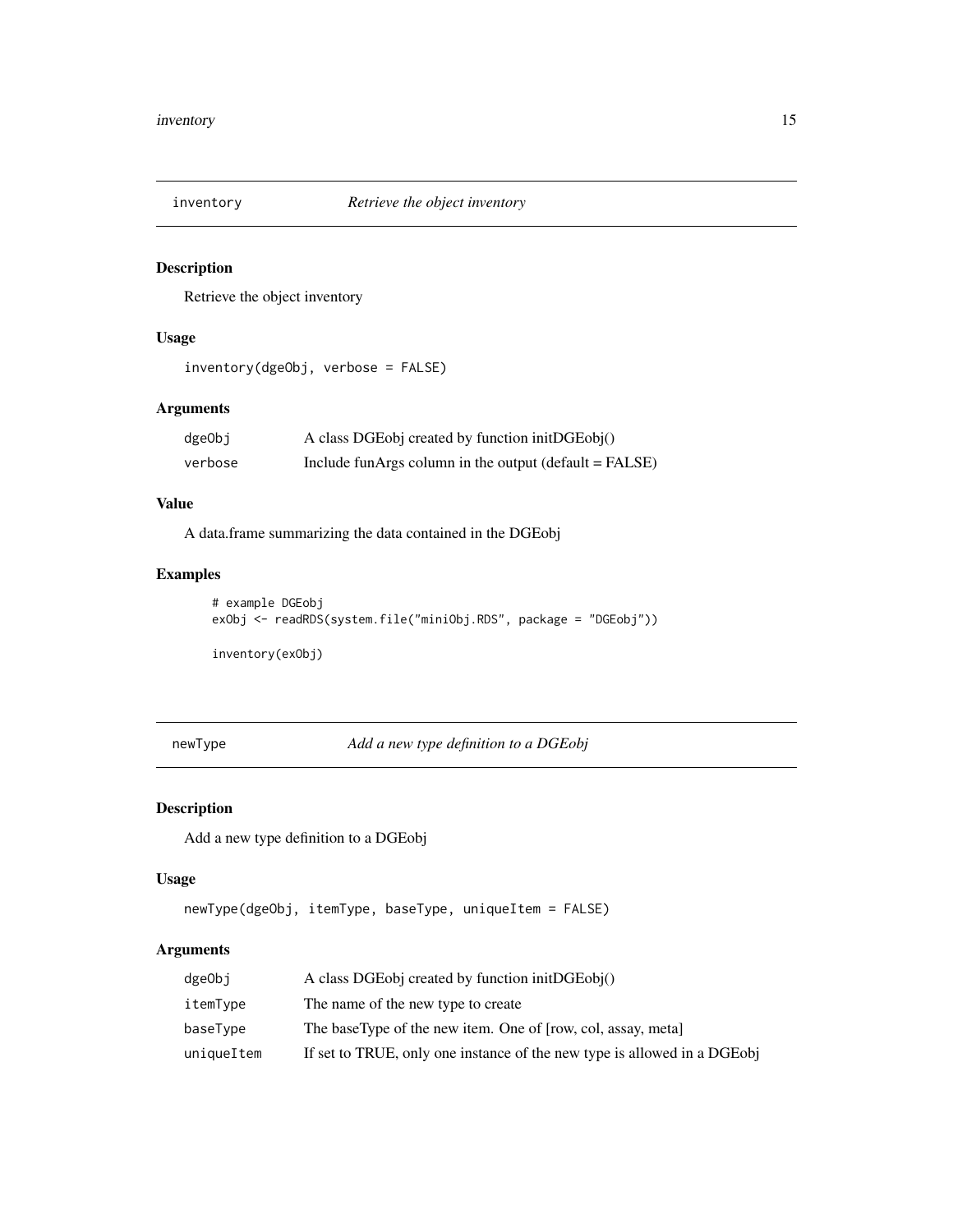# <span id="page-15-0"></span>Value

A DGEobj

# Examples

```
# example DGEobj
exObj <- readRDS(system.file("miniObj.RDS", package = "DGEobj"))
exObj <- newType(exObj,
                itemType = "AffyRMA",
                baseType = "assay",
                uniqueItem = TRUE)
```
print.DGEobj *Print the Inventory*

# Description

Print the Inventory

# Usage

## S3 method for class 'DGEobj'  $print(x, ...,$  verbose =  $FALSE)$ 

#### Arguments

| x                       | A class DGEobj created by function initDGEobj()           |
|-------------------------|-----------------------------------------------------------|
| $\cdot$ $\cdot$ $\cdot$ | Additional parameters                                     |
| verbose                 | Include fun Args column in the output $(default = FALSE)$ |

# Examples

```
# example DGEobj
exObj <- readRDS(system.file("miniObj.RDS", package = "DGEobj"))
```
print(exObj)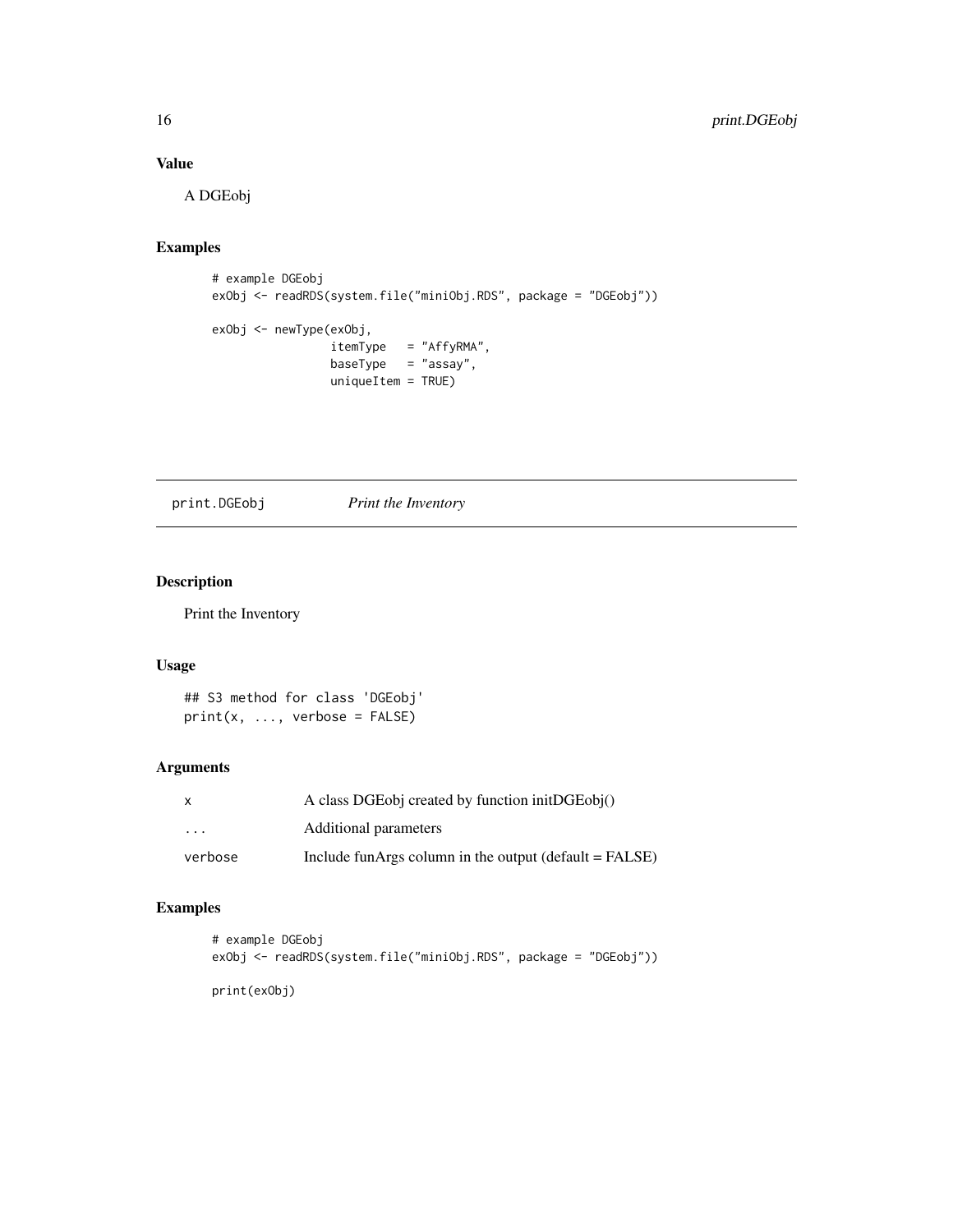<span id="page-16-0"></span>

During a workflow, a DGEobj typically gets filtered down to remove samples that fail QC or nonexpressed genes. The resetDGEobj() function produces a new DGEobj with the original unfiltered data. Resetting an object does not restore changes to attributes or class, but does revert changes made with addItem() and rmItem(). Reset requires that \*\_orig data is still in the DGEobj.

#### Usage

resetDGEobj(dgeObj)

#### Arguments

dgeObj A class DGEobj created by function initDGEobj()

#### Value

A DGEobj

#### Examples

```
#example object
exObj <- readRDS(system.file("miniObj.RDS", package = "DGEobj"))
# subset to first 10 rows to show reset functionality
exObj < -exObj[c(1:10), ]exObj <- resetDGEobj(exObj)
dim(exObj)
```
rmItem *Removes a named data item*

#### Description

Removes a named data item

#### Usage

rmItem(dgeObj, itemName)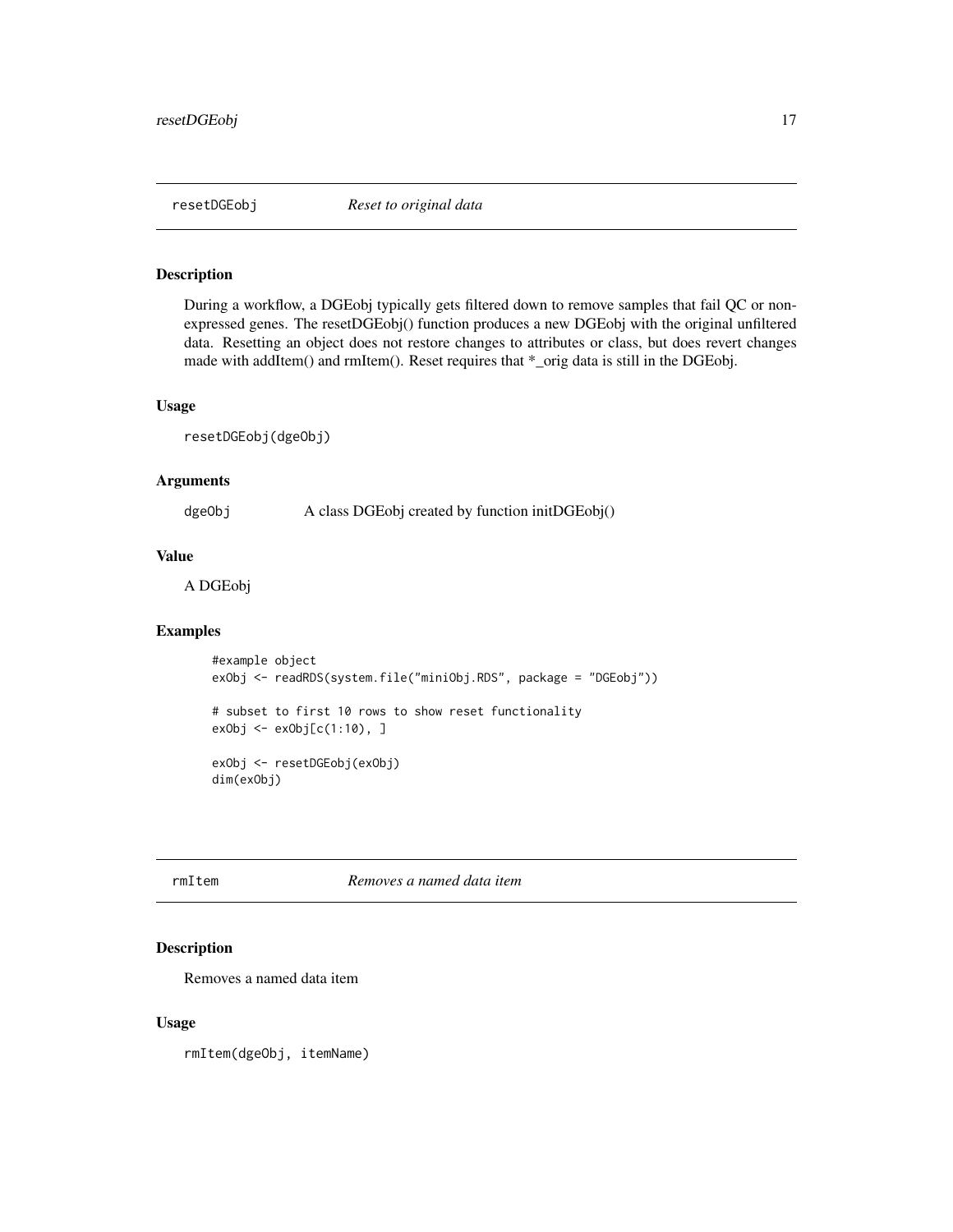#### <span id="page-17-0"></span>Arguments

| dgeObi   | A class DGEobj created by function initDGEobj() |
|----------|-------------------------------------------------|
| itemName | Name of the item to remove                      |

# Value

A DGEobj

# Examples

```
# example DGEobj
exObj <- readRDS(system.file("miniObj.RDS", package = "DGEobj"))
exObj <- rmItem(exObj, "design")
```
setAttributes *Set attributes*

# Description

Set one or more attributes on a DGEobj or on a specific item within a DGEobj.

#### Usage

```
setAttributes(dgeObj, attribs)
```
# Arguments

| dgeObj  | A DGEobj                              |
|---------|---------------------------------------|
| attribs | A named list of attribute/value pairs |

# Details

This function adds attributes without deleting the attributes that are already present. Any named attribute that already exists in the object will be updated. To remove an attribute from an object pass NULL as the attribute value.

#### Value

A DGEobj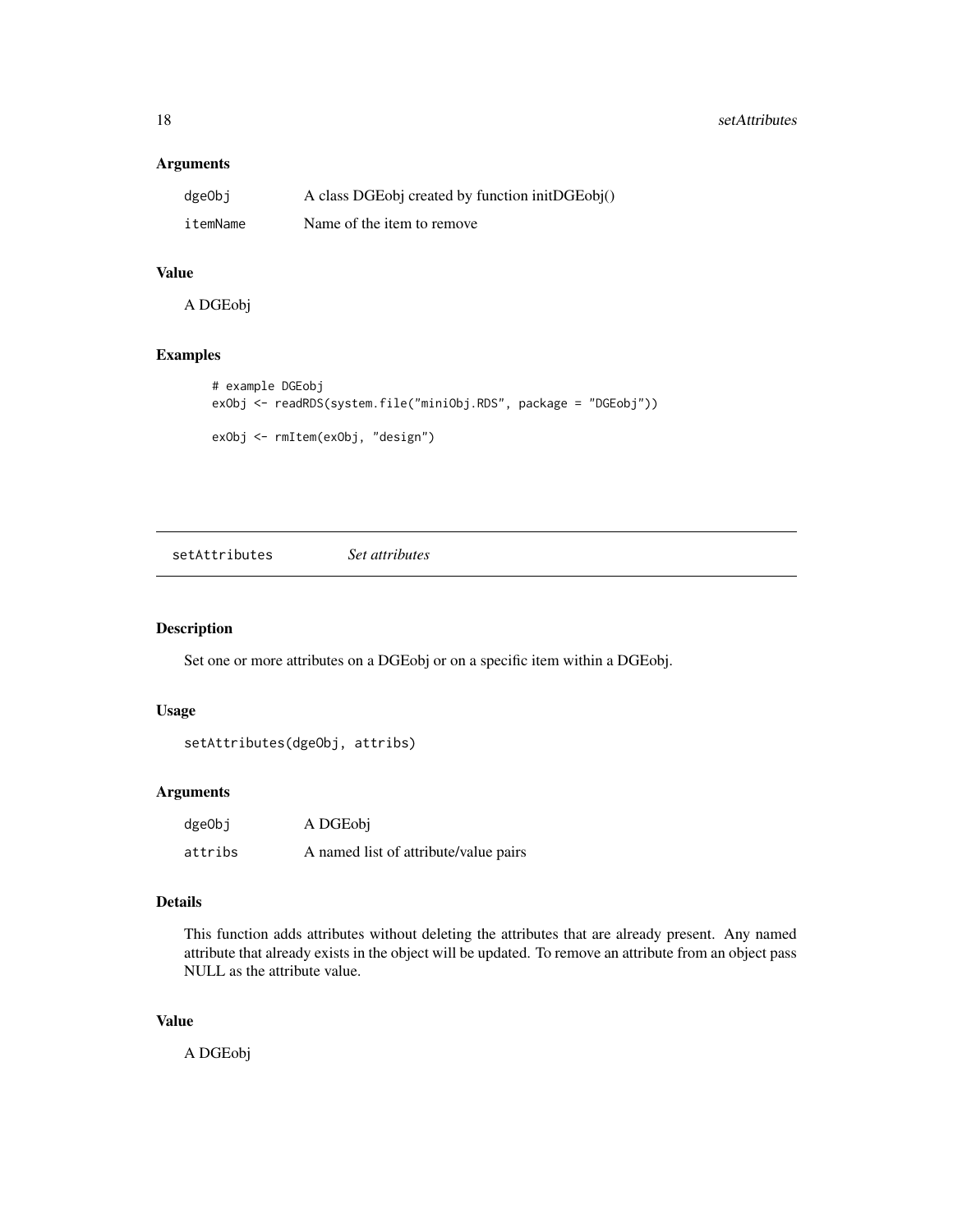#### <span id="page-18-0"></span>showAttributes 19

#### Examples

```
# example DGEobj
exObj <- readRDS(system.file("miniObj.RDS", package = "DGEobj"))
# Assign attributes to a DGEobj
MyAttributes <- list(Platform = "RNA-Seq",
                     Insertum = 'NNA' \leq q'',
                     Vendor = "Unknown",<br>readType = "PE",
                     readType
                     readLength = 75,
                     strandSpecific = TRUE)
exObj <- setAttributes(exObj, MyAttributes)
# Set attributes on an item inside a DGEobj
MyAttributes \leq - list(normalized = FALSE,
                     LowIntFilter = "FPK >5 in >= 1 group")
exObj[["counts"]] <- setAttributes(exObj[["counts"]], MyAttributes)
```
showAttributes *Print attributes*

#### Description

This function prints all attributes regardless of the class of the attribute value.

#### Usage

```
showAttributes(
  dgeObj,
  skipList = c("dim", "dimnames", "rownames", "colnames", "listData", "objDef")
\mathcal{L}
```
# Arguments

| dgeObi   | A DGEobi                                                                                                                                                                                              |
|----------|-------------------------------------------------------------------------------------------------------------------------------------------------------------------------------------------------------|
| skipList | A character vector of attributes to skip. Use this to avoid printing certain lengthy<br>attributes like rownames. Defaults to c("dim", "dimnames", "rownames", "col-<br>names", "listData", "objDef") |

#### Details

\*Note\* Use showMeta() to only retrieve attributes that are key/value pairs.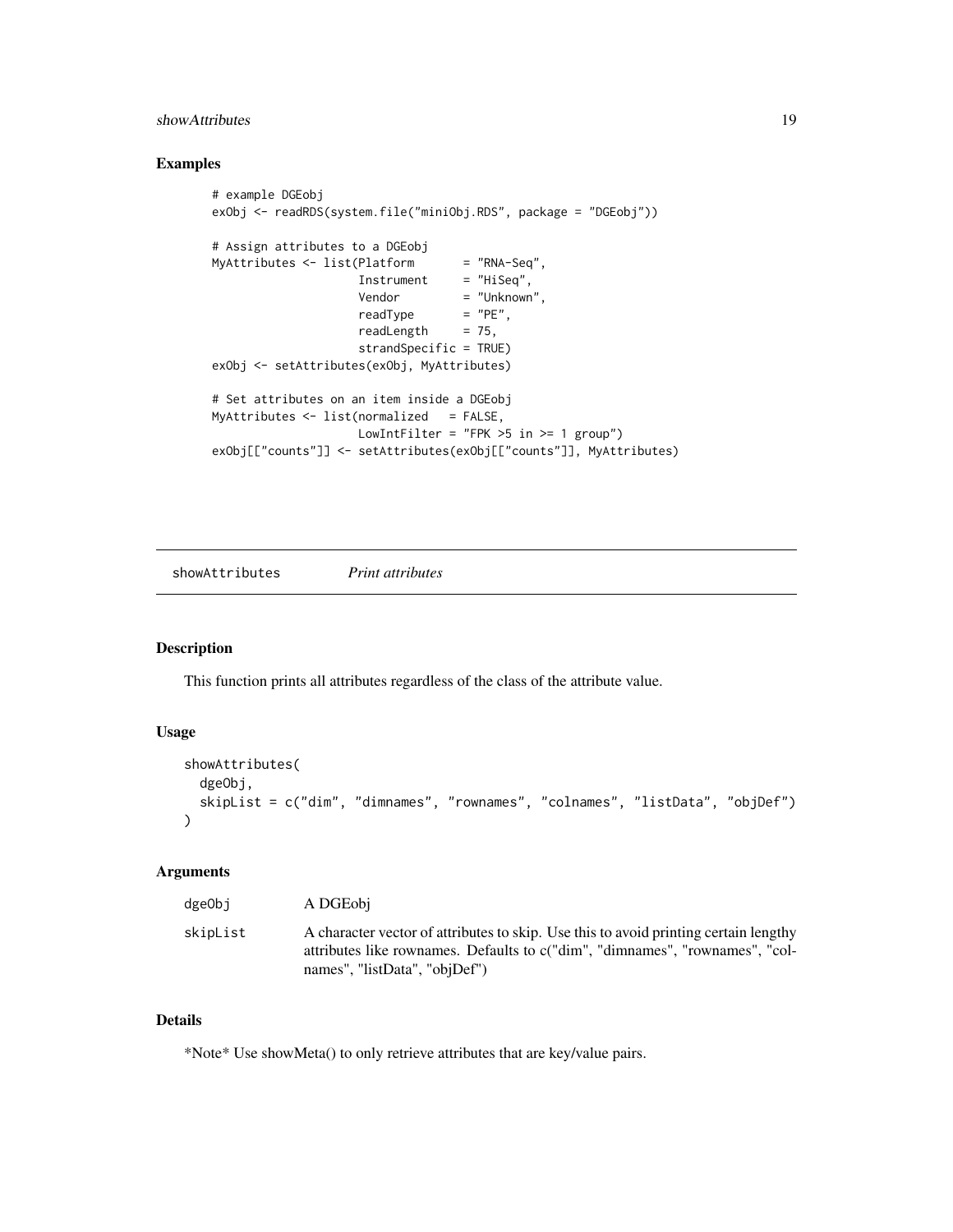# Examples

```
# example DGEobj
exObj <- readRDS(system.file("miniObj.RDS", package = "DGEobj"))
```

```
showAttributes(exObj)
```

| showMeta | Retrieve the Key/Value metadata attributes that have a character value |
|----------|------------------------------------------------------------------------|
|          | and length of 1                                                        |

# Description

Retrieve the Key/Value metadata attributes that have a character value and length of 1

#### Usage

showMeta(dgeObj)

# Arguments

dgeObj A DGEobj with attributes

#### Value

A data.frame with "Attribute" and "Value" columns

#### Examples

```
# example DGEobj
exObj <- readRDS(system.file("miniObj.RDS", package = "DGEobj"))
showMeta(exObj)
```
showTypes *Returns and prints the list of all defined types*

# Description

Returns and prints the list of all defined types

#### Usage

showTypes(dgeObj)

<span id="page-19-0"></span>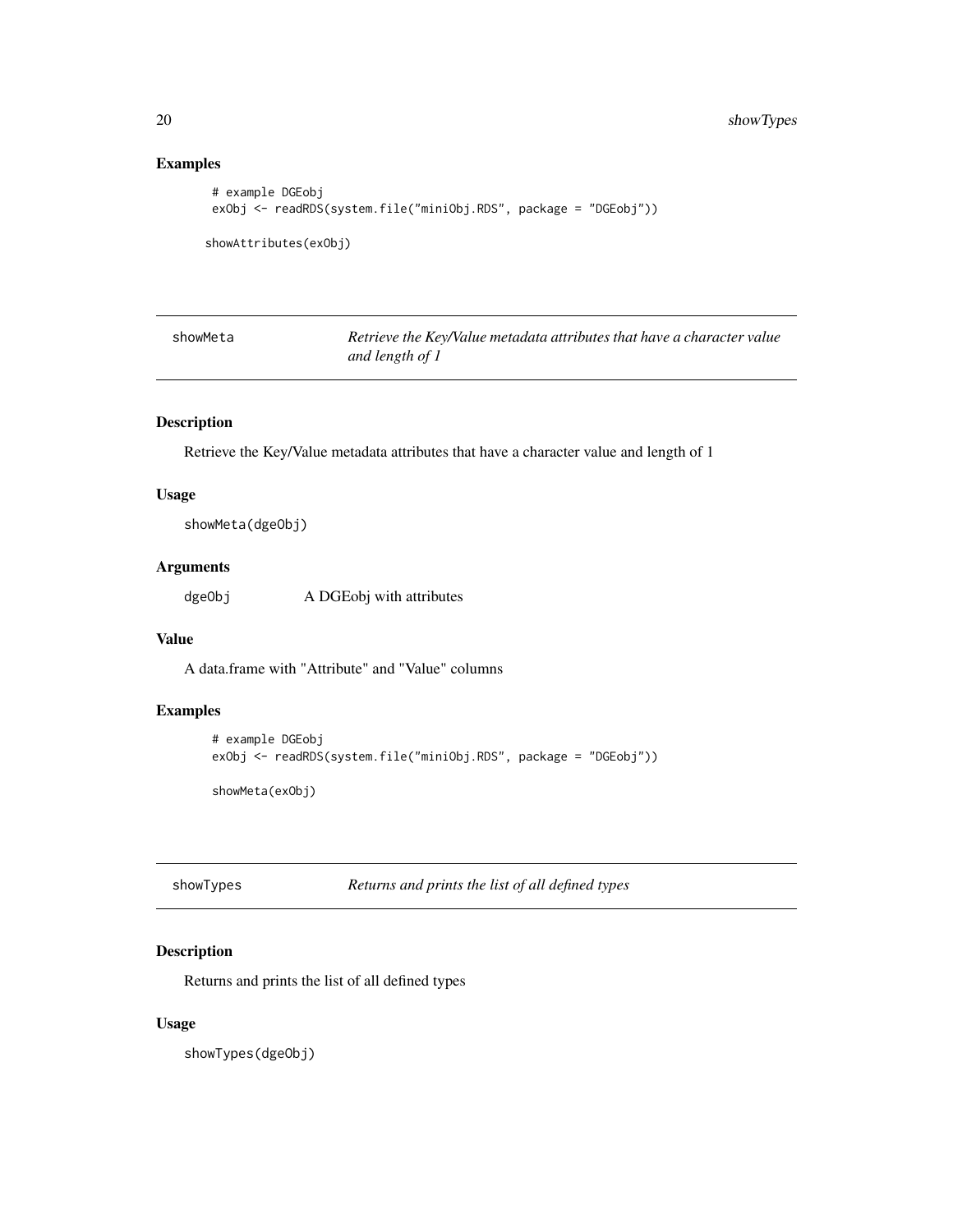# <span id="page-20-0"></span>subset.DGEobj 21

#### Arguments

dgeObj A class DGEobj created by function initDGEobj()

#### Value

data.frame

# Examples

```
# example DGEobj
exObj <- readRDS(system.file("miniObj.RDS", package = "DGEobj"))
```
showTypes(exObj)

subset.DGEobj *Subset internal row or column data*

# Description

Subset internal row or column data

#### Usage

## S3 method for class 'DGEobj'  $subset(x, ..., row, col, drop = FALSE, debug = FALSE)$ 

# Arguments

| x          | A class DGEobj created by function initDGEobj $()$                                                                                                 |
|------------|----------------------------------------------------------------------------------------------------------------------------------------------------|
| $\ddots$ . | Additional parameters                                                                                                                              |
| row        | Row index for the subset                                                                                                                           |
| col        | Col index for the subset                                                                                                                           |
| drop       | Included for compatibility only                                                                                                                    |
| debug      | $(\text{default} = \text{FALSE})$ Set to TRUE to get additional information on the console if<br>subsetting a DGEobj fails with a dimension error. |

# Value

A DGEobj

# Examples

```
# example DGEobj
exObj <- readRDS(system.file("miniObj.RDS", package = "DGEobj"))
exObj <- subset(exObj, 1:10, 5:50)
```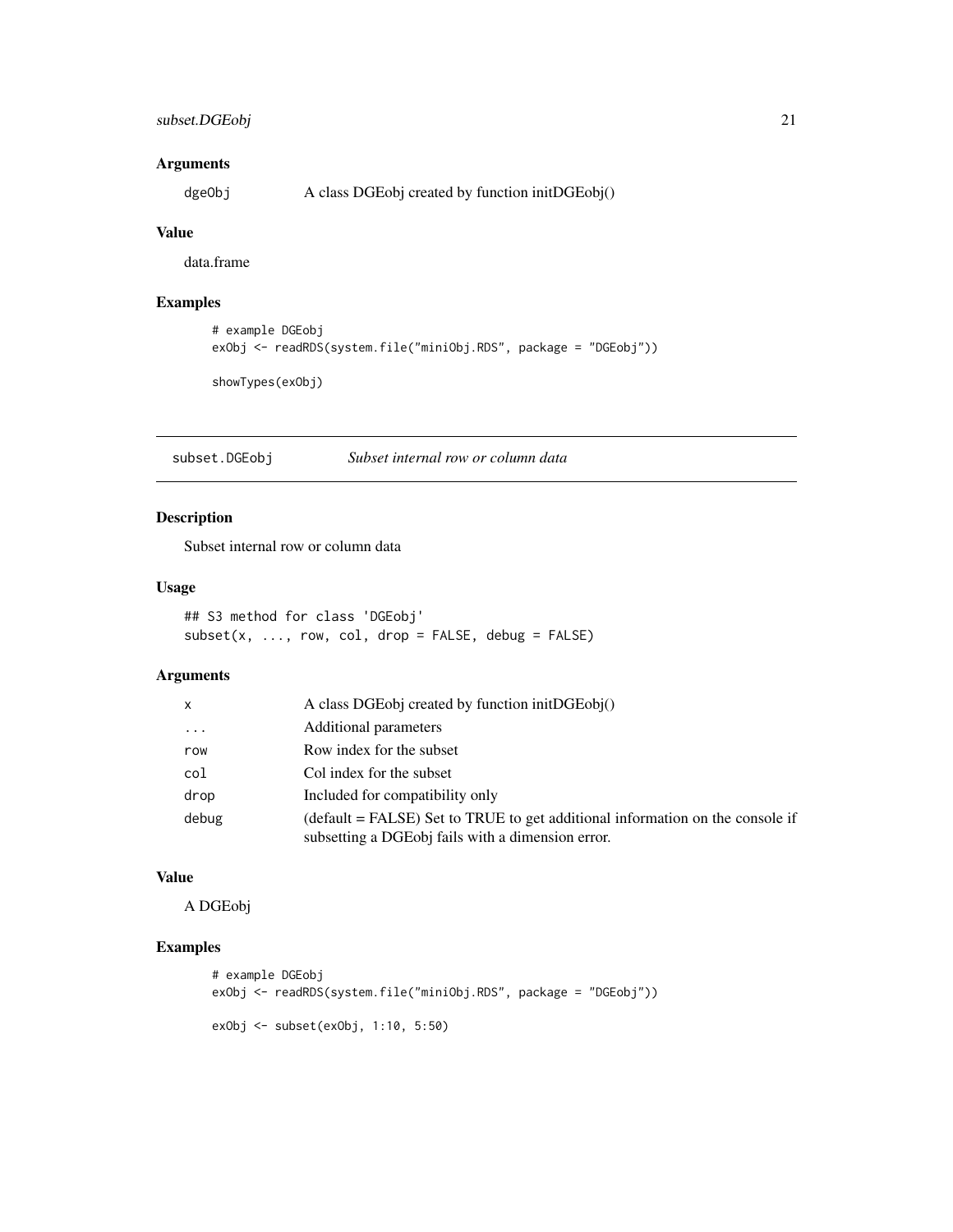<span id="page-21-0"></span>

Subset with square brackets

# Usage

## S3 method for class 'DGEobj' x[...]

# Arguments

| x        | A DGEobj              |
|----------|-----------------------|
| $\cdots$ | Additional parameters |

# Value

A DGEobj